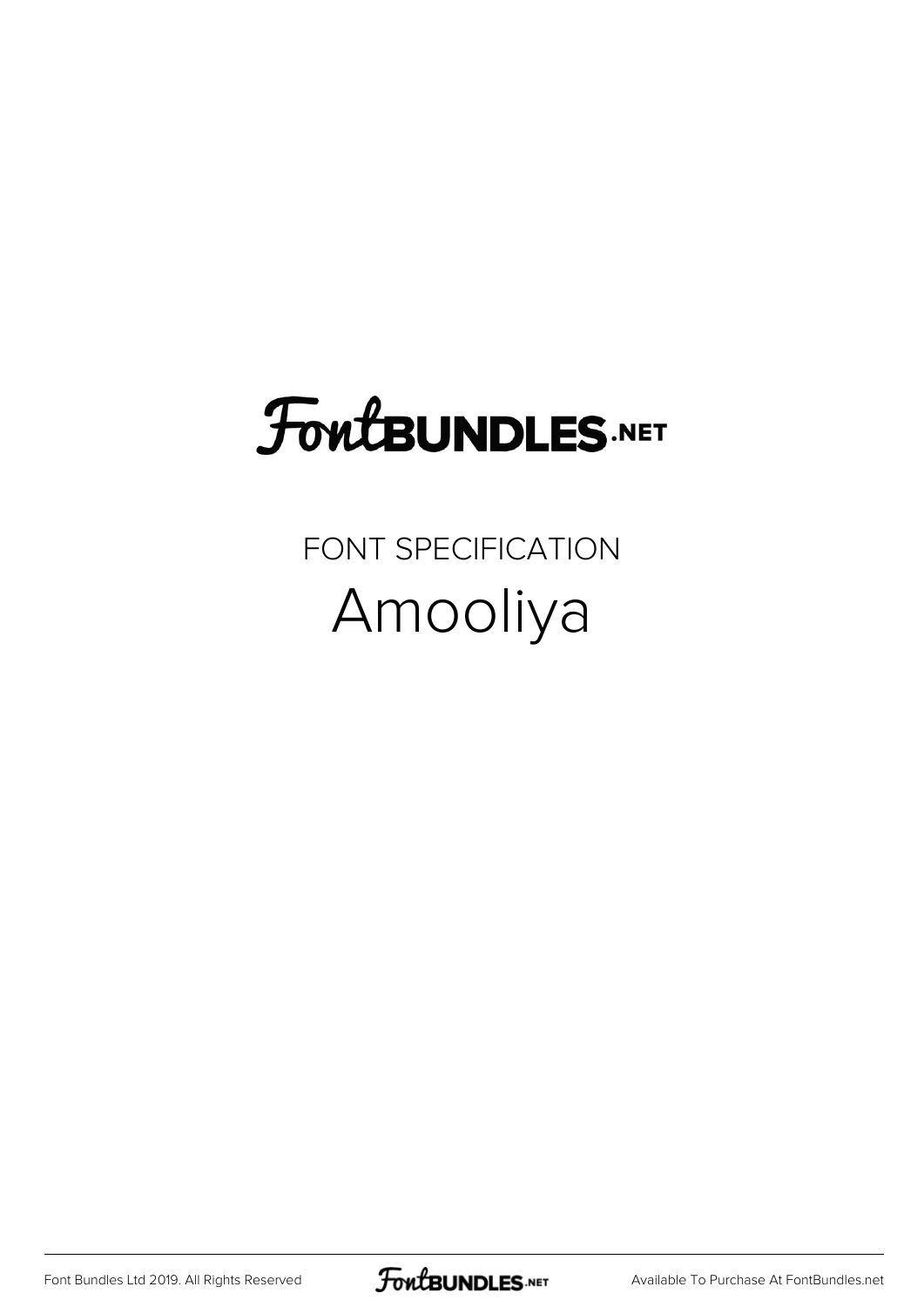## Amooliya - Regular

**Uppercase Characters** 

 $\mathcal{U}$ o

Lowercase Characters

hijklmnopgistu  $\acute{\sigma}$ 

**Numbers** 

0123456789

Punctuation and Symbols

 $\#$  S % L'  $\cancel{\mathcal{K}}$  $\overline{\mathscr{S}}$  $\equiv$  )  $\epsilon$  $\bullet$  $\begin{array}{c|c} \begin{array}{c} \begin{array}{c} \begin{array}{c} \end{array} \\ \begin{array}{c} \end{array} \\ \begin{array}{c} \end{array} \end{array} \end{array}$  $\mathscr{A}$  $\overline{O}$  $\overline{t}$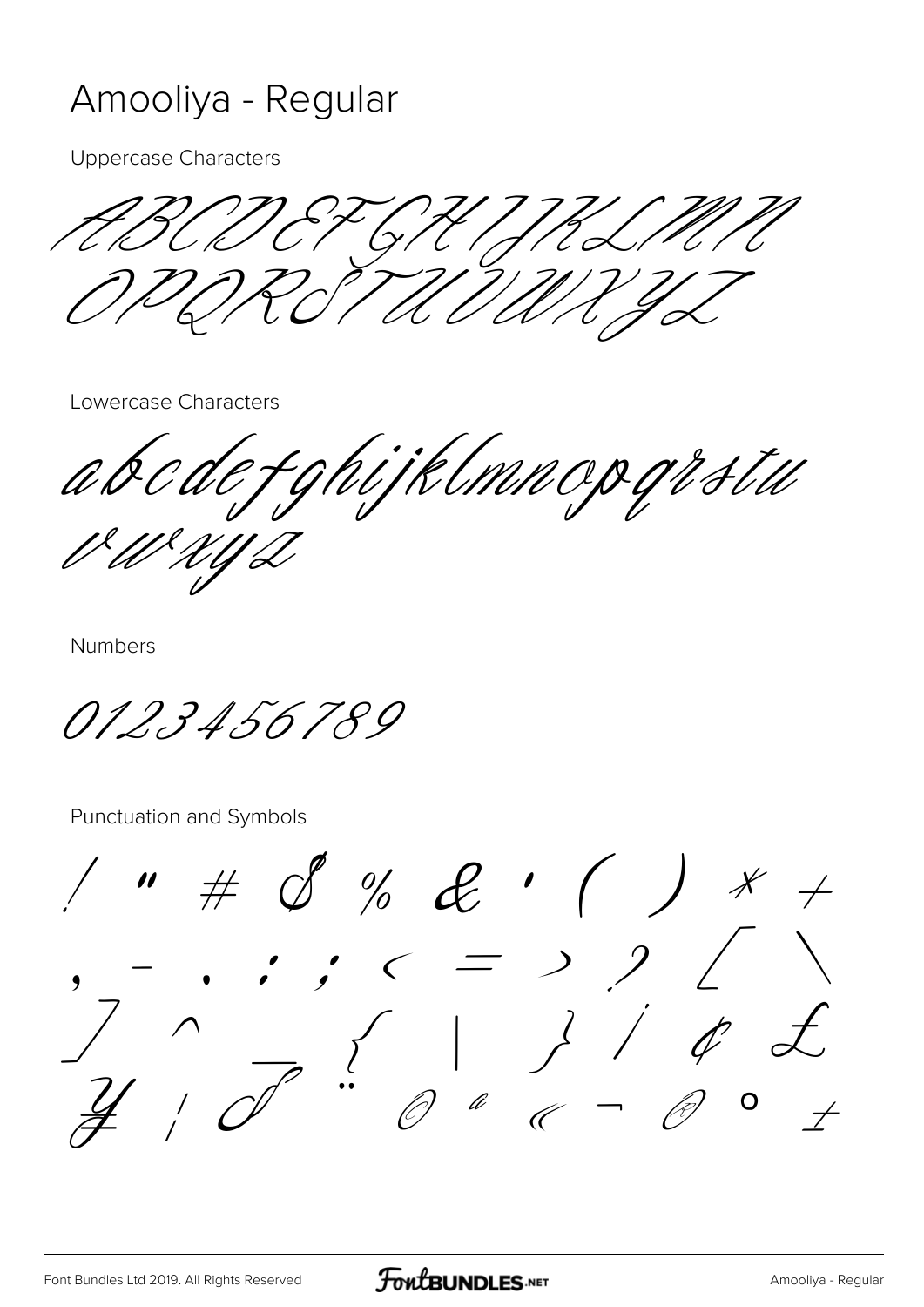$2$   $3$   $\cdot$   $1$   $0$   $\frac{1}{4}$   $\frac{1}{2}$   $\frac{3}{4}$ 

All Other Glyphs

À Á Â Ã Ä Å Æ Ç È

 $\acute{c}$   $\acute{c}$   $\acute{c}$   $\acute{c}$   $\acute{c}$   $\acute{c}$   $\acute{c}$   $\acute{c}$   $\acute{c}$   $\acute{c}$   $\acute{c}$   $\acute{c}$   $\acute{c}$   $\acute{c}$   $\acute{c}$   $\acute{c}$   $\acute{c}$   $\acute{c}$   $\acute{c}$   $\acute{c}$   $\acute{c}$   $\acute{c}$   $\acute{c}$   $\acute{c}$   $\acute{c}$   $\acute{c}$   $\acute{c}$   $\acute{c$ 

Ò Ó Ô Õ Ö × Ø Ù Ú



ä å æ ç è é ê ë ì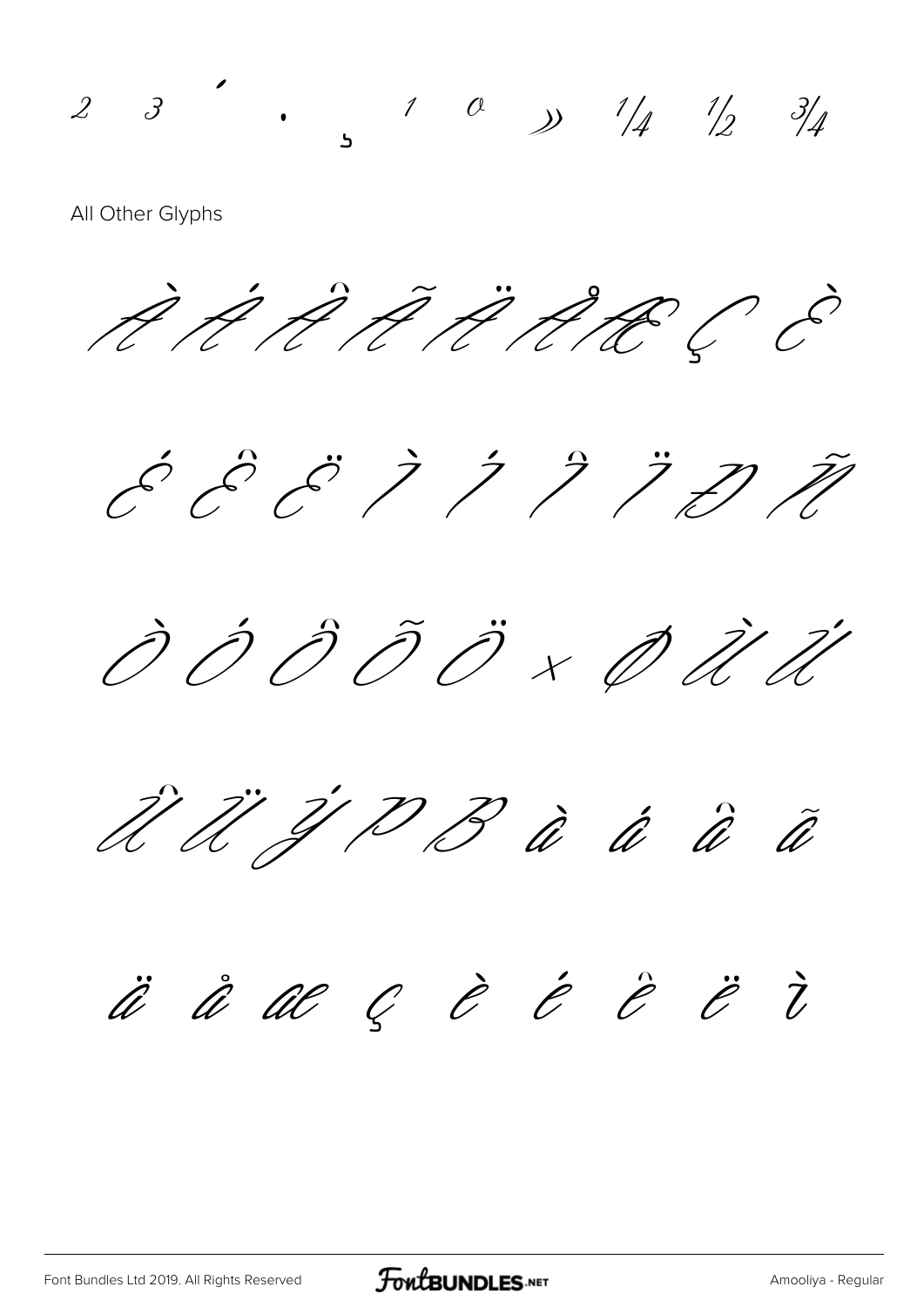I T T O M O O O O Ö : Ø Ü Ü Ü Ü Ü J P ji u Poe d'I J Ž Ž  $f \circ \circ \circ \circ \circ \circ \circ \circ \circ \circ \circ$  $\neq$  ... ‰  $\iff$  /  $\in$  m  $-$  a so so so so so s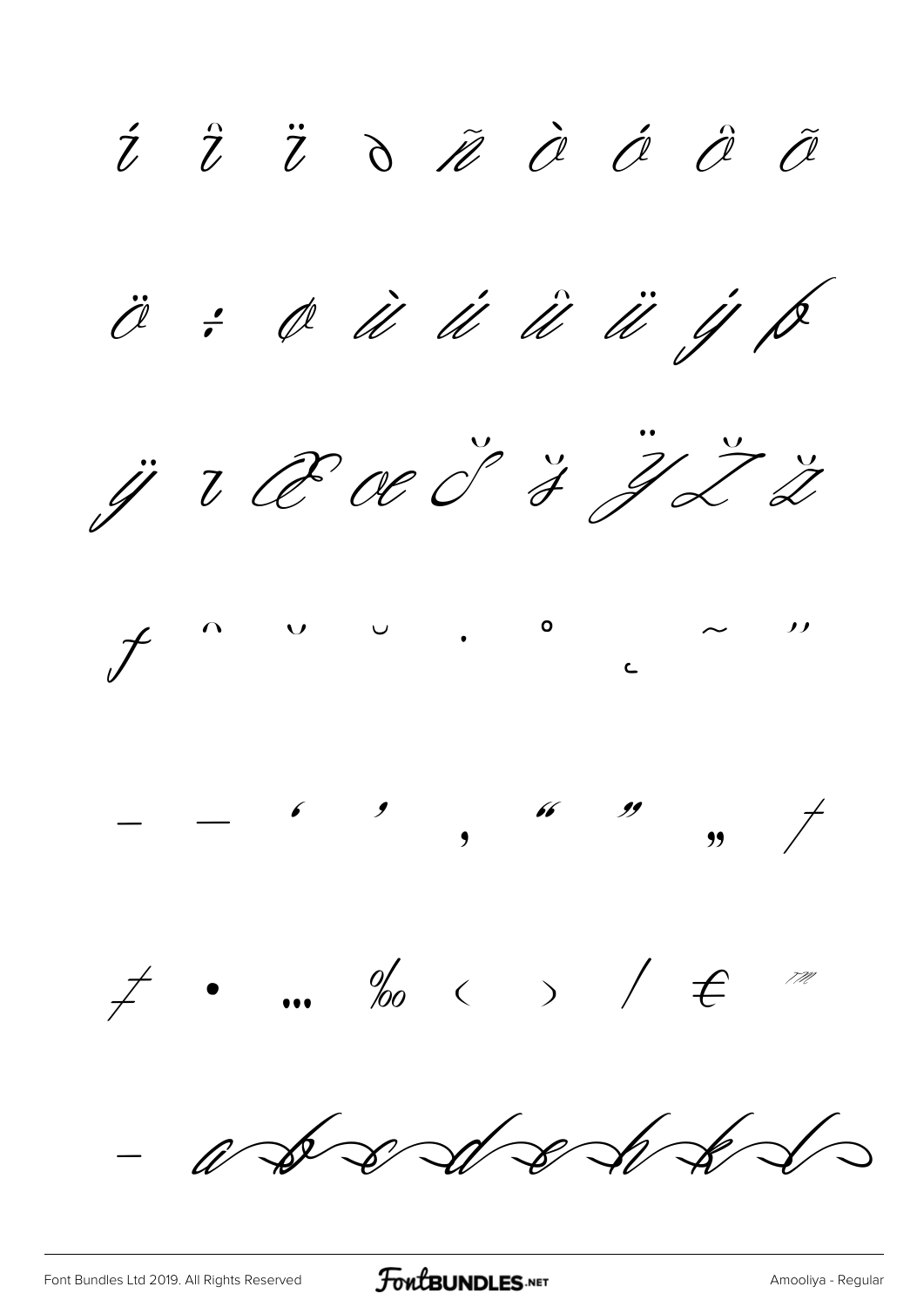